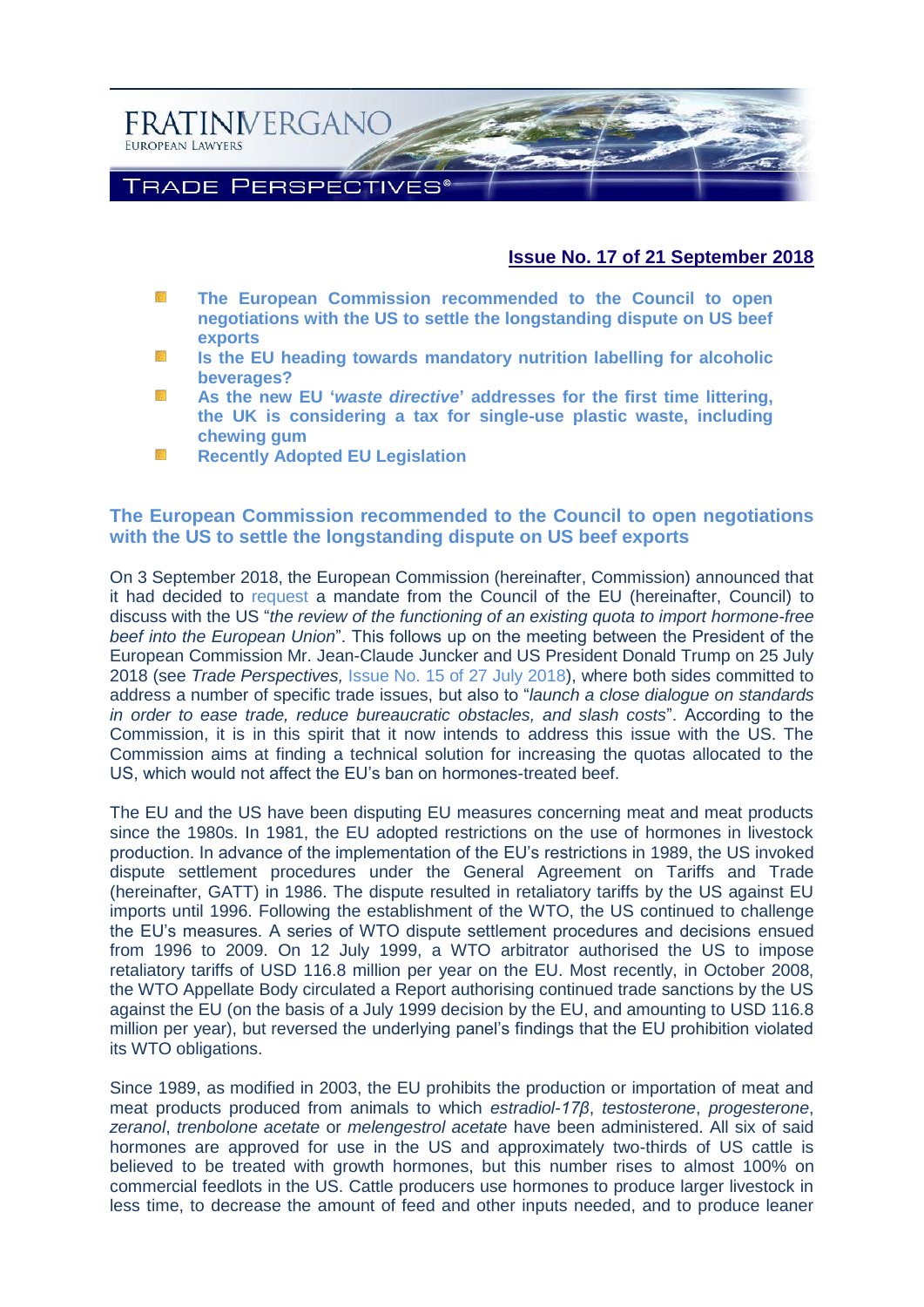carcasses, thereby increasing efficiency and reducing the costs of production. Other countries that have approved the use of hormones in cattle production include, *inter alia*, Australia, Canada, Chile, Japan, Mexico, New Zealand and South Africa.

As a result of the WTO decision in 1999, the Office of the United States Trade Representative (hereinafter, USTR) announced a list of products that were subject to a 100% *ad valorem* rate of duty, a list that was later modified in January 2009. However, the implementation of the modified list was delayed while the EU and the US negotiated a settlement to the dispute, which was announced in May 2009. The settlement consisted of a *[Memorandum of Understanding](https://eur-lex.europa.eu/LexUriServ/LexUriServ.do?uri=OJ:L:2014:027:0002:0006:en:PDF)* (hereinafter, MoU) whereby the EU would phase-in market access for specially-produced so-called High Quality Beef (*i.e.*, growth-hormone-free beef, hereinafter abbreviated as HQB) through a dedicated tariff-rate quota (hereinafter, TRQ). The US, in turn, agreed to phase-out the retaliatory tariff duties on EU products, which were fully eliminated in May 2011. Phase 1 of the MoU set the HQB TRQ at 20,000 metric tonnes (hereinafter, MT), while Phase 2 and Phase 3 of the MoU increased the HQB TRQ to 45,000 MT. The MoU between the EU and the US was notified to the WTO Dispute Settlement Body on 14 April 2014 as a mutually agreed solution to implement the report in the dispute settlement proceedings. The MoU between the EU and the US was adopted in parallel to a related MoU between Canada and the EU, offered by the EU as a settlement to the corresponding WTO dispute brought by Canada on the same issues. The Canada-EU MoU increased the HQB TRQ by 1,500 MT in Phase 1, and by another 1,700 MT in Phase 2. As a result, the current HQB TRQ amounts to a total of 48,200 MT.

It appears that the MoUs were intended to provide '*compensatory concessions*' only to the US and Canada. The '*technical trick*' used by the EU had been to open TRQs on the basis of a definition of HQB that would be '*de jure*' available to all (*i.e.*, MFN compliant on its face), but '*de facto*' available only to the US and Canada (*i.e.*, discriminatory in favour of the two countries that the EU had to '*compensate*' as a consequence of WTO litigation). In fact, when the original MoUs were agreed, the type of beef falling within the scope of the HQB TRQ was only (or primarily) produced in Canada and the US. Specifically, "*beef cuts obtained from carcasses of heifers and steers less than 30 months of age which have only been fed a diet, for at least 100 days before slaughter, containing not less than 62% of concentrates and/or feed grain co-products on a dietary dry matter basis*" (accordingly, the relevant TRQ is sometimes referred to as the high-quality grain-fed beef quota).

This '*technical trick*' worked well for a while. No third country challenged the scheme at the WTO as '*de facto*' discriminatory and the strategy by the EU, Canada and the US was that their bilateral free trade agreements (hereinafter, FTAs) would come into force soon enough to allow the '*re-packaging*' of the '*compensatory concessions'* under those preferential instruments, before other WTO Members could challenge them or start benefitting from them, and, thereby, eroding the Canadian and US preferences. Indeed, the Comprehensive Economic and Trade Agreement (hereinafter CETA) between Canada and the EU, most of which is provisionally applied since 21 September 2017, includes a TRQ on '*fresh or chilled beef and veal*' that increases from 5,140 to 30,840 MT over six years and that reportedly absorbs Canada's portion of the HQB TRQ. However, over time, beef producers in non-North American countries modified their operations to take advantage of this duty-free access to the EU market. Over the last few years, the HQB TRQ, which is administered on a '*first come, first serve*' basis, has been filled with increasing shipments of HQB from Argentina and Australia, who strived to meet the HQB requirements, with the US' shares of the quota continuing to decline. In fact, in 2017, only slightly above 16,000 metric tonnes of fresh beef meat were imported from the US to the EU.

Reportedly, the US has unsuccessfully attempted to negotiate an increase to the TRQ with the EU in the framework of the negotiations of the Transatlantic Trade and Investment Partnership (hereinafter, TTIP), which stalled in the Autumn of 2016 in the context of the US presidential campaign and the election of Donald Trump. Considering the fate of TTIP negotiations in 2016, it appears that the US beef industry decided that more aggressive action was required and, on 9 December 2016, requested the US Government to reinstate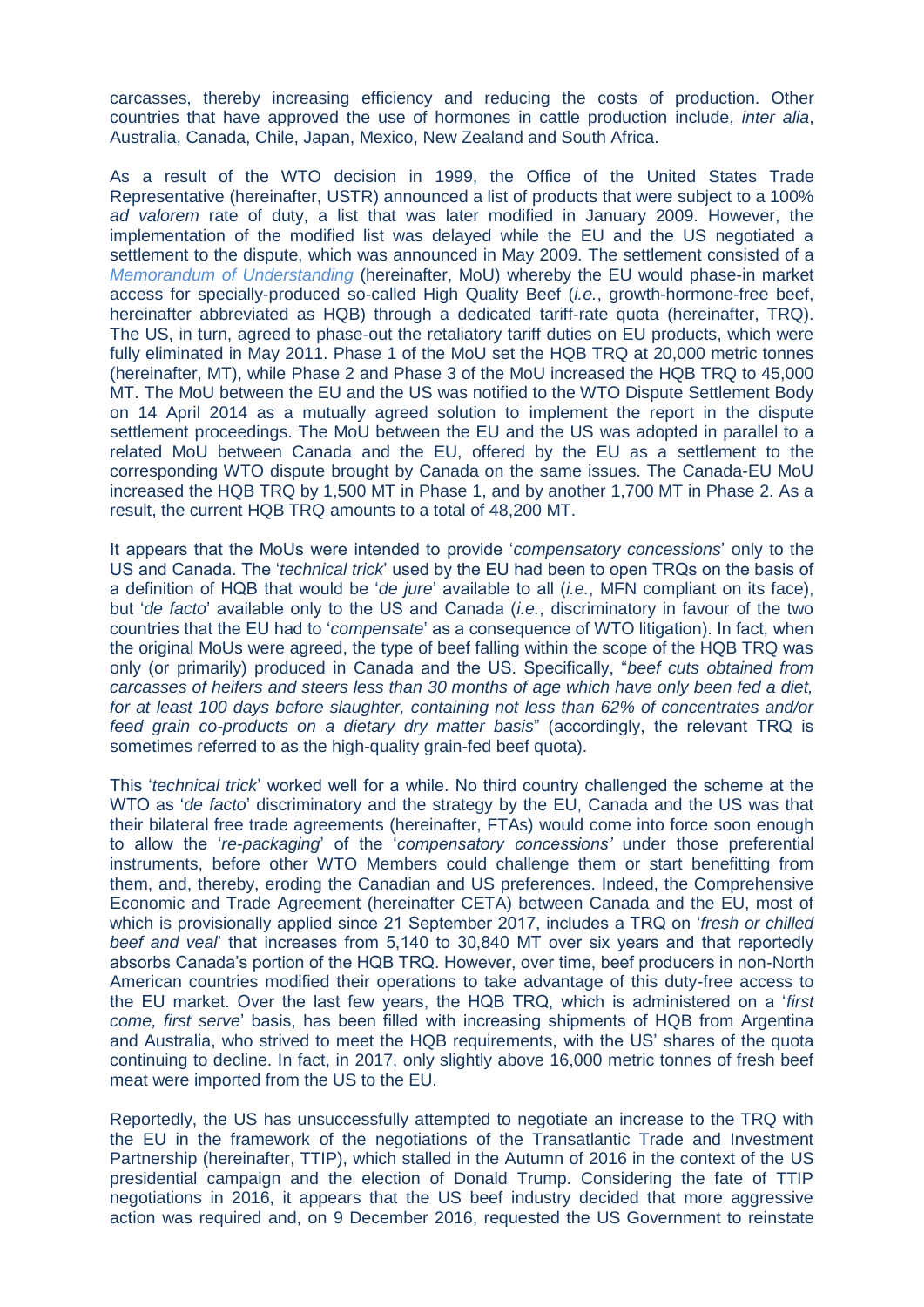retaliatory tariff measures against EU imports. In particular, the US beef industry believes that the MoU between the EU and the US no longer adequately benefits the US beef industry, in particular because of the increasing use of the HQB TRQ by a number of other countries, which were originally '*not intended*' to be the *de facto* beneficiaries of the scheme. More generally and in legal terms, the action appears to originate from a push by the US to increase the enforcement of the US Trade Act of 1974 using the Trade Facilitation and Trade Enforcement Act of 2015. According to the USTR, "*[t]he EU has failed to live up to its assurances on this issue*". A USTR press release added that the settlement had *"not worked as intended*". Reports indicate that the US beef industry contends that, although the HQB TRQ has remained in place, the agreement had not sufficiently compensated the economic harm resulting in the ban on US beef and beef products.

In December 2016, the US Government did initiate proceedings to reinstate retaliatory tariff measures against EU imports and, on 15 February 2017, the USTR held a public hearing on the modification of the list of products subject to retaliatory tariff duties. The language used implied that action would be taken in the near future, and that the USTR was interested in modifying the list of goods subject to retaliation (see *Trade Perspectives*, [Issue No. 1 of 13](http://www.fratinivergano.eu/en/issue-number-1-13th-january-2017/#_The_US_may)  [January 2017\)](http://www.fratinivergano.eu/en/issue-number-1-13th-january-2017/#_The_US_may). Following the opening of the procedure by the US to reinstate increased duties on certain EU products in December 2016, the EU and the US conducted consultations regarding the operation of the revised MoU, as referred to in Article IV of the MoU.

In 2018, trade-related tensions between the EU and the US increased in light of the imposition of additional duties on steel and aluminium imports. Under the threat of additional duties on auto imports from the EU, on 25 July 2018, the President of the European Commission, Jean-Claude Juncker, and US President Trump held a meeting in Washington and reached a political agreement: 1) To work together towards zero tariffs, zero non-tariff barriers, and zero subsidies on non-auto industrial goods; 2) To strengthen strategic cooperation with respect to energy, increasing EU imports of liquified natural gas (LNG) from the US; 3) To launch a close dialogue on standards in order to ease trade, reduce bureaucratic obstacles, and reduce costs; and 4) To work closely together with like-minded partners to reform the WTO. In addition, the EU and the US also agreed to work together to reduce barriers and increase trade in services, chemicals, pharmaceuticals, medical products, as well as soybeans.

This new initiative on US beef exports must be seen in this light and the Commission specifically notes that it was "*committed to deliver on the letter and the spirit of the Joint Statement agreed on 25 July by Presidents Juncker and Trump to launch a new phase in the trade relationship*" between the EU and the US. More specifically, Phil Hogan, the European Commissioner for Agriculture and Rural Development, stated that "*the already existing beef quota under the Memorandum of Understanding will remain at exactly the same level*" and, intending to reassure EU consumers, that "*the said quota will continue to cover only products complying with Europe's high food safety and health standards, in this case only nonhormone treated beef*". Rather, the Commission notes that it suggests "*to allocate to the United States a part of the existing quota that is also available to exporters from other countries*" by identifying "*a WTO-consistent and mutually agreed possible way forward, based on the country-allocation of the existing quota*". Reportedly, the Commission intends to split up the current TRQ, allocating half of it to the US and the other half to all other supplying countries. In this context, the [Commission's recommendation for a Council Decision](https://ec.europa.eu/info/sites/info/files/food-farming-fisheries/animals_and_animal_products/documents/recommendation-council-decision-us-beef-hormone_en.pdf) notes that "*Negotiations with other supplying countries may be needed to ensure that any agreed country allocation of the said tariff rate quota with the United States respects their existing rights under the WTO/GATT Agreements*". Indeed, during a public consultation organised by the EU between 27 March and 24 April 2018, the Australian and Uruguayan Government requested to participate in the negotiations in accordance with WTO law.

In view of the often wide gap between the in-quota and the out-quota tariff rates, the TRQ allocation is of key importance. The question of whether TRQs are administered on a country-specific or MFN basis is one of the most important and often contentious issues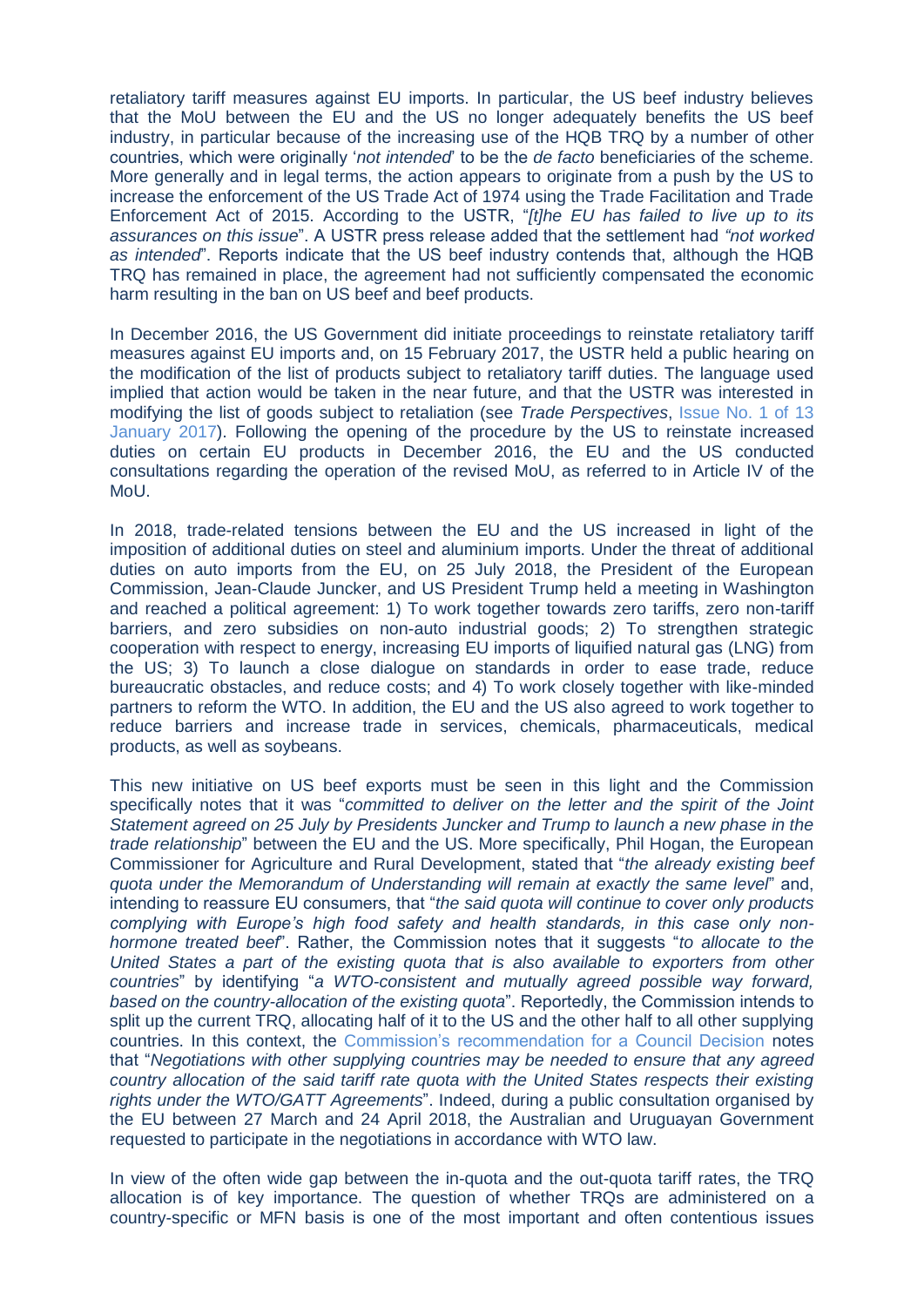associated with the opening and management of TRQs. Country-specific TRQs are not necessarily inconsistent with WTO rules, as Article XIII:2(d) of the GATT 1994 expressly allows quotas to be allocated among supplying countries, which in practice means the exclusion of other WTO Members because not all Members can normally be considered supplying countries. However, in accordance with Article XIII:2 of the GATT 1994, the core requirement with respect to the allocation of TRQs is to "*aim at a distribution of trade in such product approaching as closely as possible the shares which the various contracting parties might be expected to obtain in the absence of such restrictions*". The preferred way of allocating TRQs under Article XIII of the GATT 1994 is to do so on the basis of agreement among all WTO Members that have a substantial interest in supplying the product. If that is not practical, the unilateral decision of the importing country may suffice. In this latter case, however, the importing country is required to allocate the TRQs "*based upon the proportions, supplied by such contracting parties during a previous representative period, of the total quantity or value of imports of the product, due account being taken of any special factors which may have affected or may be affecting the trade in the product*". The EU will likely face difficult negotiations and possible WTO dispute settlement vis-à-vis third beef-supplying countries.

As Australia, Argentina, and Uruguay already requested participation in the negotiations, it can be expected that EU trading partners will pay close attention to the negotiations between the EU and the US and that any final agreement will prove controversial and likely come under WTO scrutiny. Interested parties should closely monitor the new developments concerning this long-standing dispute.

# <span id="page-3-0"></span>**Is the EU heading towards mandatory nutrition labelling for alcoholic beverages?**

In September 2018, a spokesperson for the European Commission (hereinafter, Commission) stated that the *Joint self-regulatory proposal from the European alcoholic beverages sectors on the provision of nutrition and ingredients listing* (hereinafter, the joint proposal) to the Commission of 12 March 2018 had "*some legal issues*" and did "*not satisfy the need to fully inform EU consumers*". The Commission was thereby hinting at the eventual regulation of mandatory nutrition labelling for alcoholic beverages, which the alcoholic beverages industry has so far sought to avoid.

The Commission's spokesperson reportedly noted that "*Health and Food Safety Commissioner Vytenis Andriukaitis is not satisfied with the proposal because it is not consistent and does not address some issues related to information for consumers: EU consumers should be presented the full information of the products they purchase*". Finally, the spokesperson added that "*the Commission's lawyers' assessment confirms that there are some legal issues with the proposal*", evidently referring to *Regulation (EU) No 1169/2011 on the provision of food information to consumers* (hereinafter, FIR), which requires food business operators to present full information to consumers.

In the process of adopting the FIR, harmonised requirements for the labelling of alcoholic beverages could not be agreed on. Article 16(4) of the FIR, therefore, exempts alcoholic beverages containing more than 1.2% alcohol by volume (hereinafter, ABV) from displaying the mandatory list of ingredients (with the exception of ingredients that may have an allergenic effect) and the nutrition declaration, which became mandatory for all foods, with few exceptions. However, as a compromise, during the inter-institutional negotiations of the FIR, the European Parliament requested that the Commission prepare a report addressing whether alcoholic beverages should in the future be covered, in particular, by the requirement to provide nutritional information, and the reasons justifying possible exemptions. The Commission published this report on the mandatory labelling of the list of ingredients and the nutrition declaration of alcoholic beverages on 13 March 2017. The key issues in the report included: 1) Whether there should be a list of ingredients for alcoholic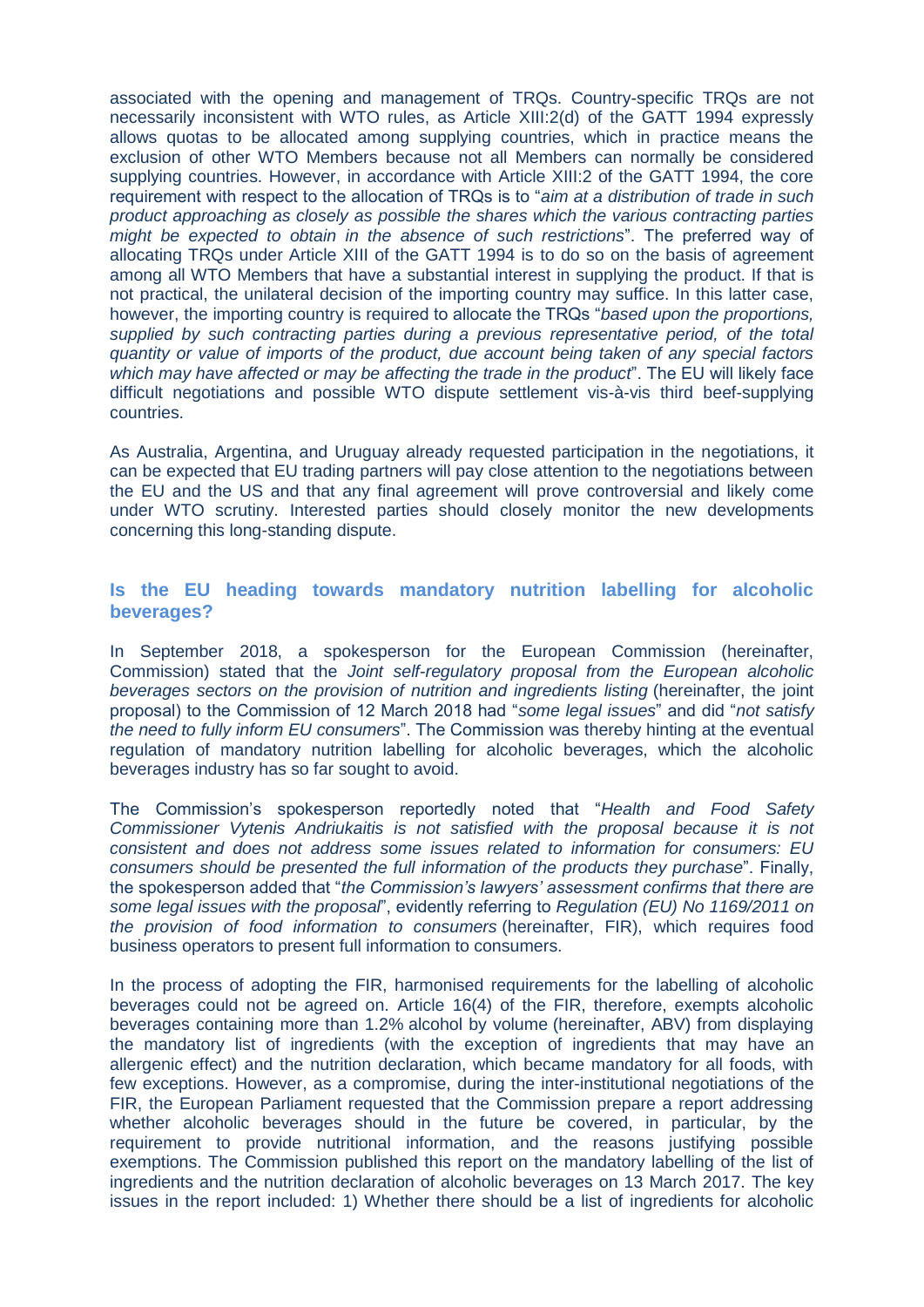beverages; 2) Whether a nutritional declaration for alcoholic beverages should be provided; 3) How the nutritional declaration should be presented to consumers (*i.e.*, per 100 ml or per serving size); and 4) Whether such information could be provided on off-label information sources, such as on the Internet (see *Trade Perspectives*, [Issue No. 6 of 24 March 2017\)](http://www.fratinivergano.eu/en/issue-number-6-24th-march-2017/#_The_European_Commission).

While the Commission's report concludes that objective grounds had not been identified that would justify the absence of information on ingredients and nutritional information on alcoholic beverages, or a differentiated treatment for some alcoholic beverages, it did not insist on mandatory labelling. At that time, the Commission noted that the alcoholic beverages sector appeared increasingly prepared to provide responses to consumers' expectations to know what they were buying and consuming. This was attributed to the expansion of concerted or individual voluntary initiatives. Therefore, the Commission granted one year to the alcoholic beverages sector for it to deliver a self-regulatory proposal that would cover the entire sector of alcoholic beverages. On 12 March 2018, this proposal was submitted by the alcoholic beverages sector and includes four sector specific annexes: 1) The spirits sector annex; 2) The detailed wine and aromatised wine products annex; 3) The European brewers' commitment to listing ingredients and nutrition information; and 4) The European cider and fruit wine association annex. The representative associations of the European wine, aromatised wine, spirits, beer and cider sectors stated in their joint press release of 12 March 2018 that they had "*responsibly developed a meaningful and adapted voluntary solution to address consumer expectations about ingredients listing and nutritional information*" and that the sectors had "*worked constructively together since the publication on 13 March 2017 of the Commission report, to put forward a joint proposal to provide consumers with meaningful, clear and easy to understand information on these aspects*".

The sectors' objective is to improve consumer knowledge about the different products and to empower them to make informed decisions about the products that they choose to consume, within a balanced lifestyle. The key elements of the joint proposal are as follows: 1) The nutritional information and the list of ingredients of the products will be provided (in tailormade and meaningful ways); 2) The nutritional information and the list of ingredients will be given to consumers off-label and/or on-label. Off-label information will be easily accessible from the label itself; 3) Traditional and/or innovative tools (for providing access to information) will be used and comprehensive modern information systems could be developed; and 4) Food business operators responsible for food information will decide how to display the information. The four sector-specific annexes (under the sole responsibility of each sector) for beer, cider, spirits and wine concretely address the process and modalities for implementing the joint proposal for each sector (regarding the reactions from public health non-governmental organisations (NGOs) and the discussion to provide more information for consumers online and off-label, see *Trade Perspectives*, [Issue No. 6 of 23 March 2018\)](http://www.fratinivergano.eu/en/issue-number-6-23rd-march-2018/#_The_alcoholic_beverages).

Importantly, in the joint proposal, the industry did not find agreement on the long-standing dispute over how to inform consumers about the number of calories (or energy) contained in alcoholic beverages and this may be a reason for the Commission's recently voiced concerns. This information is perhaps the most important element for many consumers. However, it appears that the legally required declaration '*per 100ml*' of the FIR is not suitable for most alcoholic beverages. Regarding the Commission's expressed dissatisfaction with the joint proposal, *spiritsEUROPE* reportedly commented on 18 September 2018, indicating that: "*We do understand and accept the legal obligation to label information on calories per 100ml, even if it is inappropriate and potentially misleading in the case of spirits. This is why we believe all alcoholic beverages should be obliged to label calories both per 100ml and per portion. It's the only way we can ensure consumers can actually make realistic comparative assessments on typical calorie intake values between the different categories*". For spirits, *spiritsEUROPE* members had committed, in the sector-specific annex, to providing nutrition and ingredient listing by the end of 2022. *spiritsEUROPE* suggests that providing nutrition and ingredient listing would be done either on- or off-label. It is expected that some companies, in particular SMEs, may opt for the off-label solution. Other companies might choose on-label information, in addition to the information being available online (off-label). Energy information will always be provided per portion (or single serve container) and, as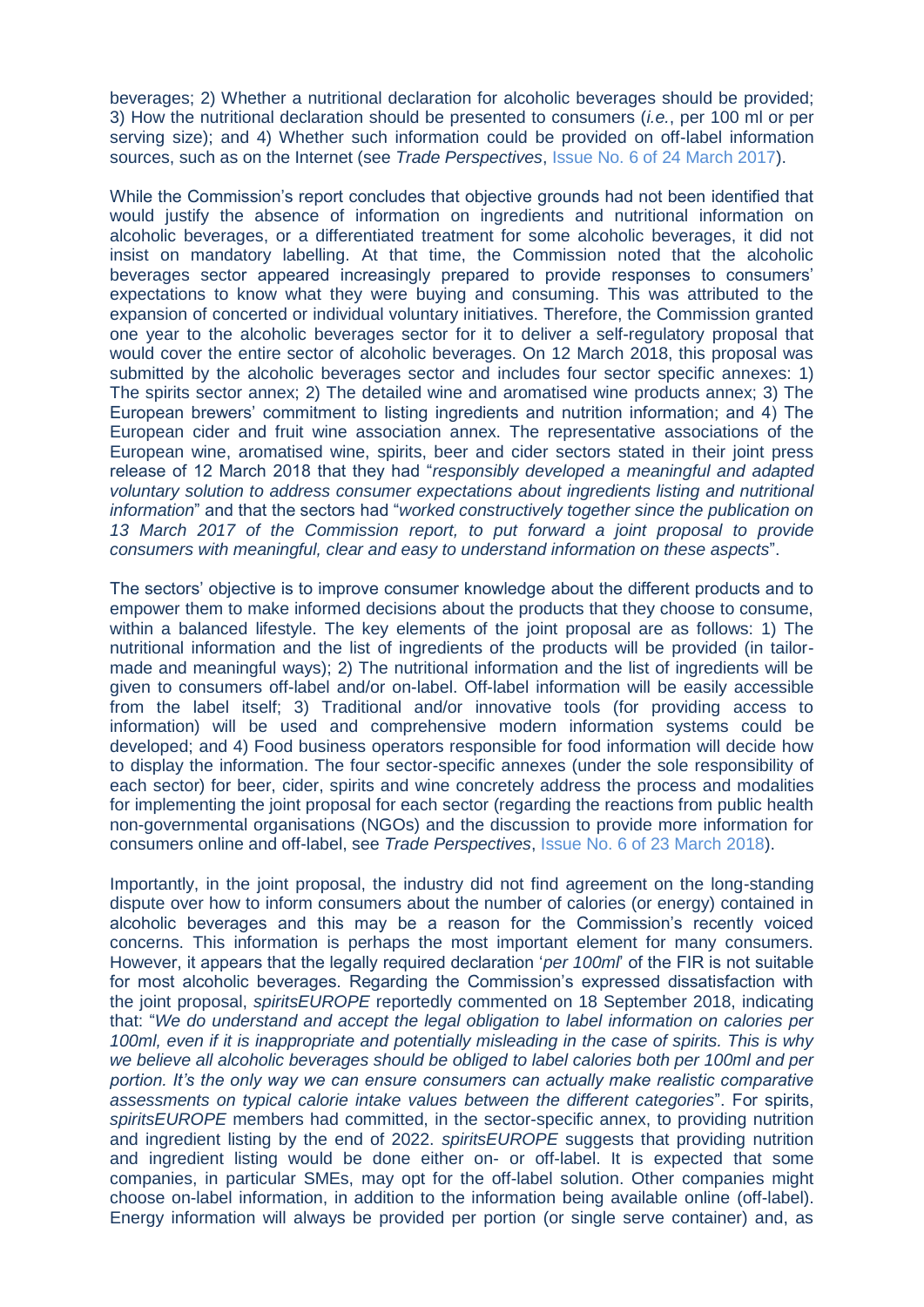required, per 100 ml. When using online platforms, members of *spiritsEUROPE* reportedly intend to go beyond the requirements of the FIR and will provide full nutrition information for all spirits and a list of ingredients, as well as the legal definition of every category giving consumers details of the raw materials and the production process.

As the FIR currently stands, spirits producers that wish to voluntarily provide nutrition information on labels must do so per 100ml, which represents more than three standard servings of spirits and might contradict responsible drinking messages. This has been, and remains, a barrier for many operators when choosing where and how to display this information. This is why *spiritsEUROPE* invited the Commission to consider: 1) Allowing energy per serving to be mentioned more prominently than the 100ml on spirits labels; and 2) Requiring for all alcoholic beverages, not usually consumed per 100ml, the mention of energy per serving (or single serve container). Spirits, for example, are the least calorific alcoholic beverage and a nutrition declaration per 100ml would, in fact, present somehow misleading information because spirits are typically consumed in much smaller quantities. Spirits and beers are generally not served in 100ml portions. Per 100ml, spirits (40% ABV) have around 224 calories. In contrast, wine (12% ABV) has around 74 calories and beer (5% ABV) 43 calories. However, due to the typically smaller serving size, based on the alcohol content, spirits have 67 calories per serving size recognisable to consumers, while wine has 74 and beer has 106. Therefore, a typical serving size of beer has more calories than a serving size of spirit or wine. According to the [Commission's Guidance for alcohol](https://ec.europa.eu/jrc/en/health-knowledge-gateway/promotion-prevention/alcohol#_Tocch5)  [consumption,](https://ec.europa.eu/jrc/en/health-knowledge-gateway/promotion-prevention/alcohol#_Tocch5) the most common measurement used for national low risk/sensible drinking guidelines in EU Member States is a '*standard unit*' of 10-12g alcohol. A '*standard unit*' of 10- 12g alcohol corresponds to comparable serving sizes of 30ml of spirit, 100ml of wine and 250ml of beer. Perhaps, in addition to the mandatory indication of the energy by 100ml, the calorific value of a '*unit*' of 10-12g alcohol in the specific drink could be indicated in the nutrition declaration (without calling it '*serving size*', a term which appears to be a stumbling block in the ongoing discussion).

Arguably, for producers that wish to provide the information on*-*label, the requirement to do so per 100ml (even if the serving size can also be given) might act as a deterrent because they do not wish to provide misleading information, or information that contradicts responsible drinking messages. Spirits are usually served in 30ml servings. In Germany, the typical glass with 20ml of *Korn* (*i.e.*, a German colourless distilled beverage produced from fermented cereal grain seed) constitutes an even smaller serving size. There are, in fact, few foods that are consumed in similar doses as those for spirit drinks. Under the FIR's predecessor, *Council Directive 90/496/EEC of 24 September 1990 on nutrition labelling for foodstuffs*, Article 6(2) mandated that (if voluntarily provided) "*Information shall be expressed per 100g or per 100ml. In addition, this information may be given per serving as quantified on the label or per portion, provided that the number of portions contained in the package is stated*". Indicating the number of portions was deemed important in the context of giving nutritional information per serving, in addition to the indication per 100g or per 100ml. There appears to be no reason why nutritional information per serving or unit could not be indicated more prominently, if producers so wish.

Despite the recent comments by the Commission's spokesperson, the Commission is currently still in the formal process of reviewing the industry's joint proposal. Asked if the Commission would have the time to deal with the issue before the end of its mandate on 31 October 2019, the Commission's spokesperson reportedly stated that there was no precise timetable for the future developments. If the industry's joint proposal were not to satisfy the Commission, the latter will reportedly launch an impact assessment to review all available options. All interested stakeholders should closely follow this process, in particular if the Commission decides to launch an impact assessment to review available options, which might very well include mandatory nutrition information labelling for alcoholic beverages.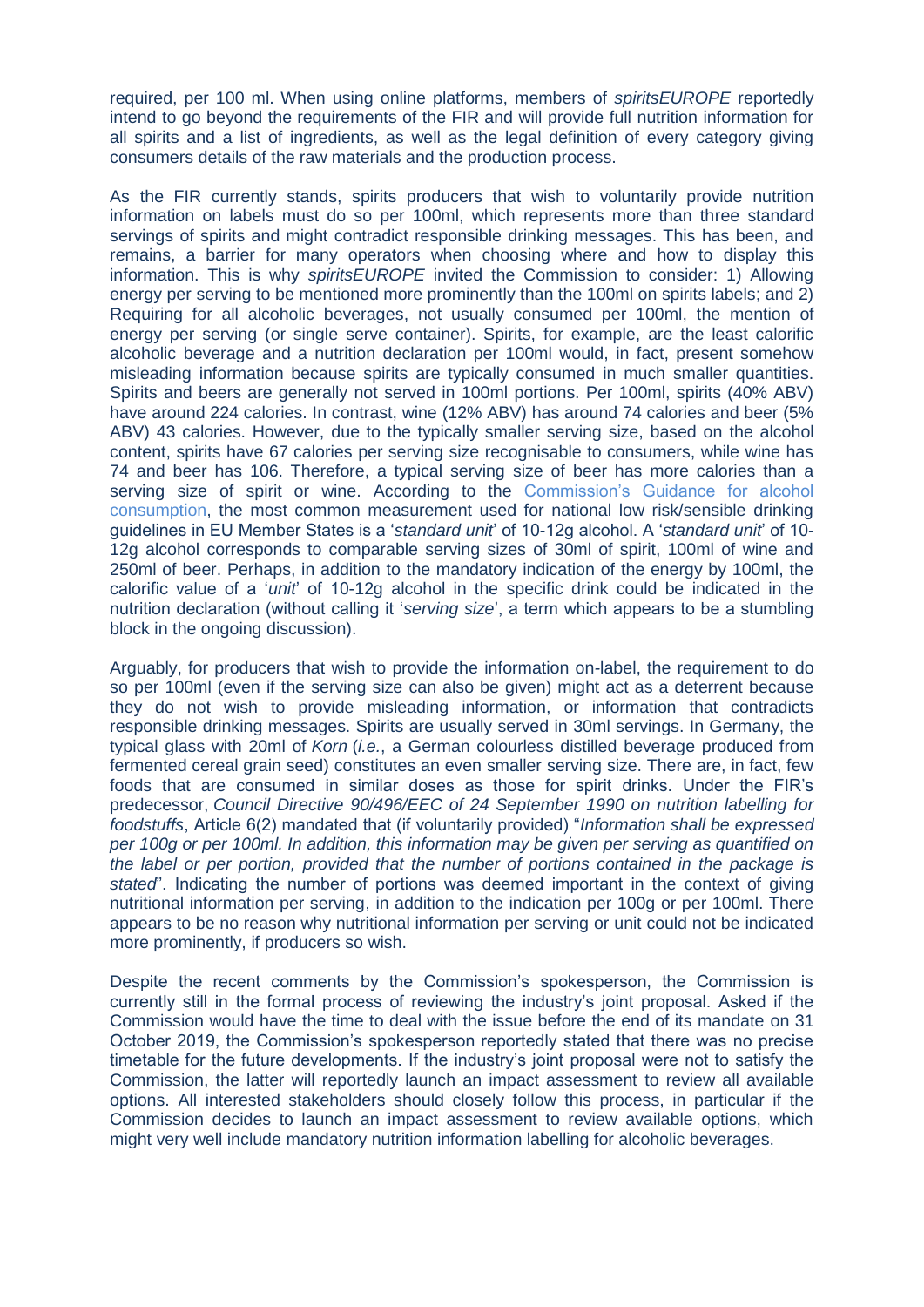### <span id="page-6-0"></span>**As the new EU '***waste directive***' addresses for the first time littering, the UK is considering a tax for single-use plastic waste, including chewing gum**

On 4 June 2018, *Directive (EU) 2018/851 of the European Parliament and of the Council of 30 May 2018 amending Directive 2008/98/EC on waste* entered into force and puts forward a comprehensive approach to tackling litter, notably by promoting prevention. *Directive (EU) 2018/851* notes that the fight against litter should be a shared effort between competent authorities, producers and consumers. Consumers should be incentivised to change their behaviour, while producers should promote the sustainable use of and contribute to the appropriate end-of-life management of their products. This applies, *inter alia*, to chewing gums, which after their use are often dumped by consumers in the environment. In the UK, for instance, there is a debate on establishing a tax for single-use plastic waste, which would include chewing gum.

The characteristic components of chewing gums are the gum base, which may comprise a complex mixture of elastomers, natural and synthetic resins, fats, emulsifiers, waxes, antioxidants and softeners, as well as the sweetening and flavouring agents. Chewing gum bases, the non-nutritive, insoluble components of chewing gum that are formulated to gradually release flavours, sweeteners and functional ingredients during sustained chewing, are typically made from food-grade polymers, waxes and softeners, which are not biodegradable and often require special equipment for removal from pavements or other surfaces.

*Directive (EU) 2018/851* provides that litter, whether in cities, on land, in rivers and seas or elsewhere, has direct and indirect detrimental impacts on the environment, the well-being of citizens and the economy, and that the costs to clean it up present an unnecessary economic burden for society. The Directive calls on EU Member States to take measures aimed at preventing all forms of abandonment, dumping, uncontrolled management or other forms of discarding of waste. EU Member States must also take measures to clean up litter present in the environment, irrespective of its source or size and regardless of whether waste has been discarded wilfully or by negligence. According to *Directive (EU) 2018/851,* measures to prevent and reduce litter from products that are the main sources of littering in the natural and marine environments could consist of, *inter alia*, improvements in waste management infrastructure and practices, economic instruments and awareness raising campaigns. In putting forward provisions that concern national and local authorities, producers of items that often end up as litter, as well as EU citizens, the Commission has adopted a '*shared responsibility*' approach to address this challenge. It is the first time that litter and littering have been included so comprehensively in an EU '*waste directive*'. *Directive (EU) 2018/851* foresees that: 1) EU Member States take responsibility for addressing littering and litter in their policies and programmes and take steps to make sure citizens respect the rules; 2) Producers take responsibility for communicating litter prevention information to citizens; and 3) EU citizens take their personal responsibility of not dropping litter, or potentially face legal consequences.

Currently, most EU Member States do not have either national or regional litter prevention strategies. Therefore, *Directive (EU) 2018/851* obliges EU Member State governments to develop litter prevention strategies in their national waste management plans. The latter must be periodically prepared and shared with the Commission. From now on, the amended Article 28(3)f) of *Directive 2008/98/EC* provides that waste management plans must contain, as appropriate and taking into account the geographical level and coverage of the planning area, measures "*to combat and prevent all forms of littering and to clean up all types of litter*". The new Article 9 of *Directive 2008/98/EC* on prevention of waste addresses litter in letters k) to m) of paragraph 1 thereof: EU Member States must take measures to prevent waste generation. Those measures shall, at least: k) Identify products that are the main sources of littering and take appropriate measures to prevent and reduce litter from such products; l) Aim at halting the generation of marine litter as a contribution towards the UN Sustainable Development Goal to prevent and significantly reduce marine pollution of all kinds; and m)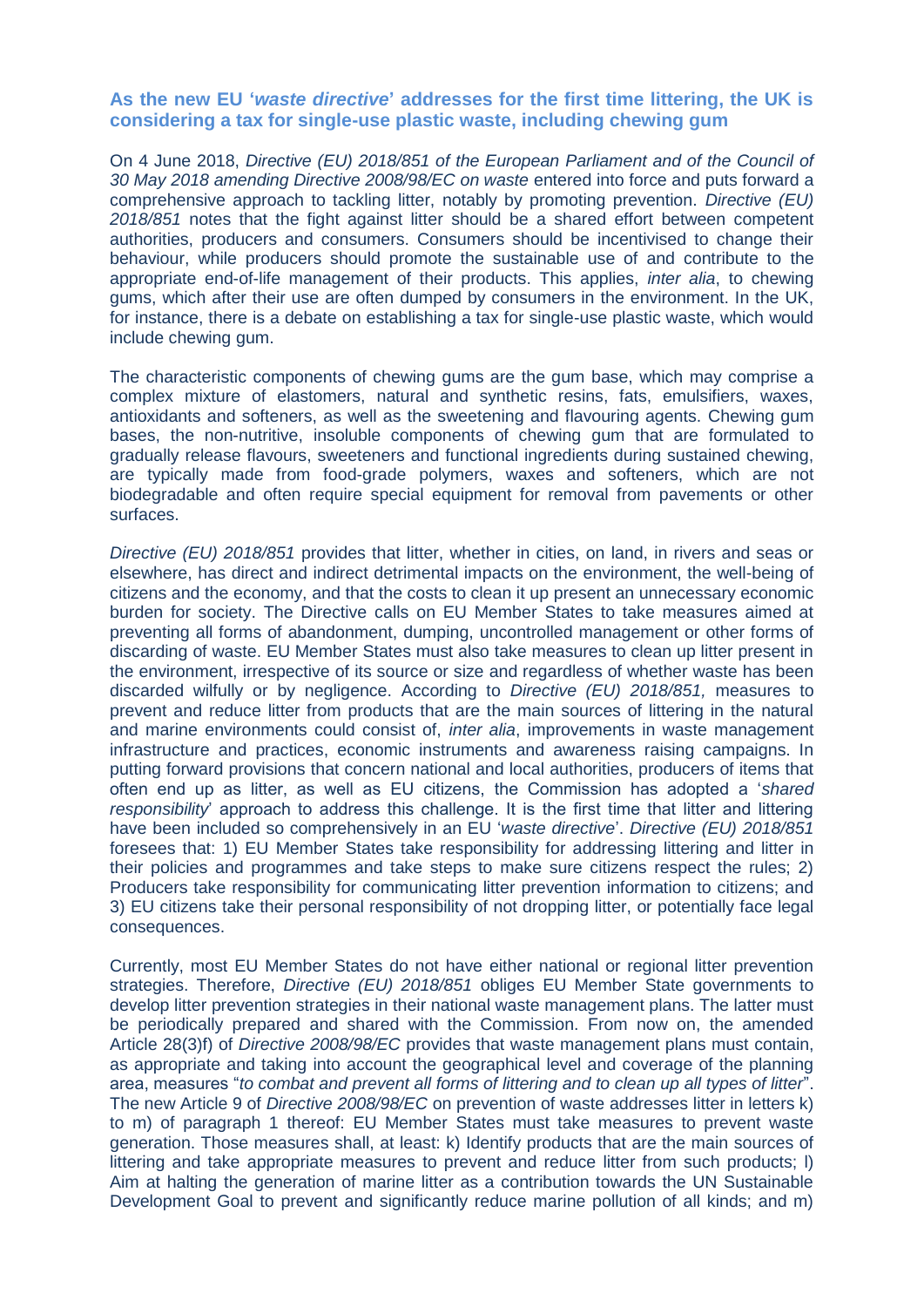Develop and support information campaigns to raise awareness about waste prevention and littering.

In parallel, the Commission proposes that producers whose products frequently end up as litter, take on a clear responsibility to communicate to the users or consumers of their products with respect to litter prevention. This obligation would be implemented in practice via the so-called '*producer responsibility organisations*' (set up by producers in the EU Member States) to collectively manage the individual responsibility of companies to guarantee appropriate collection and waste management of their products once they have been used. *Directive (EU) 2018/851* adds a fifth paragraph to Article 8 of *Directive 2008/98/EC on waste*, which requires the Commission to organise an exchange of information between EU Member States and the actors involved in extended producer responsibility schemes on the practical implementation. The new Article 8a of *Directive 2008/98/EC on waste* establishes general minimum requirements for extended producer responsibility schemes. EU Member States must: 1) Define in a clear way the roles and responsibilities of all relevant actors involved, including producers of products placing products on the market of the EU Member State, organisations implementing extended producer responsibility obligations on their behalf, private or public waste operators, local authorities and, where appropriate, re-use and preparing for re-use operators and social economy enterprises; 2) In line with the waste hierarchy, set waste management targets; 3) Ensure that a reporting system is in place to gather data on the products placed on the market of the EU Member State by the producers of products subject to extended producer responsibility and data on the collection and treatment of waste resulting from those products; and 4) Ensure equal treatment of producers of products regardless of their origin or size, without placing a disproportionate regulatory burden on producers, including small and medium-sized enterprises, of small quantities of products.

For EU citizens, *Directive (EU) 2018/851* requires EU Member States to make littering an offence, with the possibility of consequent sanctions. On the other hand, incentive systems addressed at consumers may be introduced to prevent litter, to encourage less littering and more recycling. The new Article 36 of *Directive 2008/98/EC on waste* (covering enforcement and penalties) reads that EU Member States must take the necessary measures to prohibit the abandonment, dumping or uncontrolled management of waste, including littering, and must lay down provisions on the penalties applicable and must take all measures necessary to ensure that they are implemented. The penalties shall be effective, proportionate and dissuasive.

It remains unclear what types of litter are covered by the new responsibilities. The requirement on EU Member States to take "*measures to combat all forms of littering and clean up all types of litter*" will in practice mean that the obligations to be placed on product groups already served by producer responsibility organisations (notably, packaging) will also have to be extended to product groups, such as tobacco, chewing gum, newspapers and magazines, paper tissues and others, all of which are frequently dropped as litter. A very important definition is the one of '*municipal waste*', which reads: "*(a) mixed waste and separately collected waste from households, including paper and cardboard, glass, metals, plastics, bio-waste, wood, textiles, packaging, waste electrical and electronic equipment, waste batteries and accumulators, and bulky waste, including mattresses and furniture; (b) mixed waste and separately collected waste from other sources, where such waste is similar in nature and composition to waste from households"*. The definition is without prejudice to the allocation of responsibilities for waste management between public and private actors. The Commission has originally proposed to extend the definition of municipal waste to include: waste from market cleansing; waste from street cleaning services, including street sweepings; the content of litter containers; and waste collected from park and garden maintenance activities. Under the definition as adopted, arguably, the term "*mixed waste and separately collected waste from other sources*" may not cover urban cleansing and producer responsibility may not cover its costs.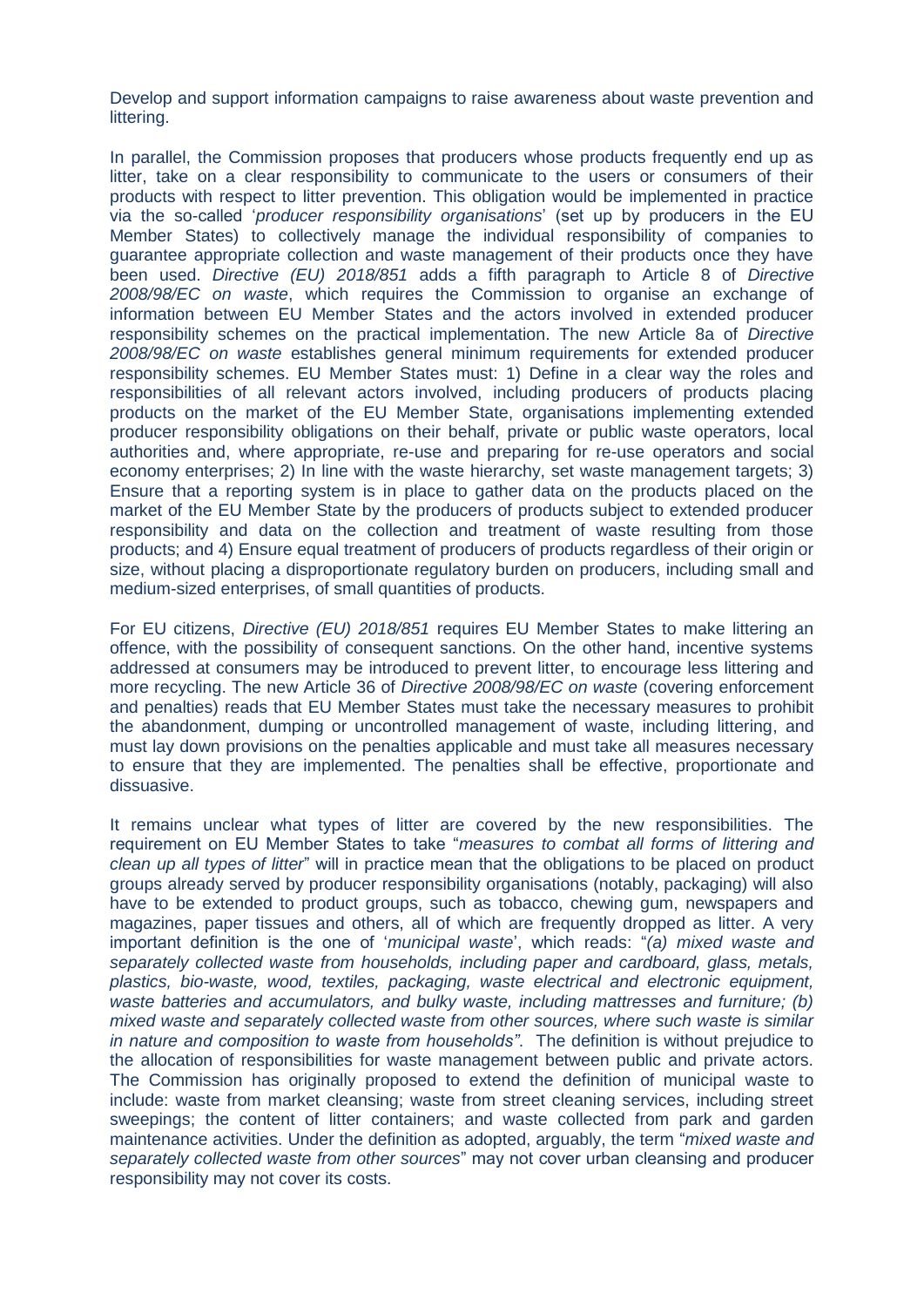All EU Member States must bring into force laws, regulations and administrative provisions necessary to comply with the *Directive (EU) 2018/851* by 5 July 2020. *Directive (EU) 2018/851* provides that measures to prevent and reduce litter from products that are the main sources of littering in the natural and marine environments could consist of, *inter alia*, improvements in waste management infrastructure and practices, economic instruments and awareness raising campaigns. Arguably, such economic instrument could include taxes. In recent months, there have been calls in the UK to have the chewing gum industry pay for the damage that the mishandling by consumers of its products cause to public areas. Costs to clean up used gums on the UK's streets reportedly amount to £60 million (EUR 68 million) a year, but large manufacturers like *Wrigley*, which sells 95% of the chewing gum consumed in the UK, are accused of contributing only 1% of that sum to support the Chewing Gum Action Group (hereinafter, CGAG), which was founded in 2006 to tackle the problem of chewing gum litter and is chaired by the UK's Department for Environment, Food and Rural Affairs. The Government of the UK is exploring the environmental impact of '*single-use plastics*' and potentially considering taxes, but is yet to determine if chewing gum would be included. Earlier this year, the Government of the UK held a call for evidence to explore how changes to the tax system or charges could be used to reduce the amount of single-use plastics waste. It looked broadly across the whole supply chain, from production and retail to consumption and disposal, in order to gain the best possible understanding of the whole landscape and determine the best course of action. It also sought to explore how best to drive innovation in this area to achieve the same outcomes. A report by the UK's Treasury, published in March 2018, refers to boxes of takeaway food and disposable coffee cups as '*single-use plastics*', but does not explicitly name chewing gum. The report states that singleuse plastics "*includes all products that are made wholly or partly of plastic and are typically intended to be used just once and/or for a short period of time before being disposed of*". In August 2018, the Government of the UK published the results of a consultation, conducted between 13 March and 18 May 2018, on taxes and charges to help reduce single use plastics, and possibly a levy on gum. The summary of the responses states that "*litter was also identified as a significant problem and financial burden for local authorities, as well as*  being a general disamenity of public places. There was also a suggestion to place an *environmental tax on the sale of cigarettes and chewing gum which are currently heavily littered, with some of the revenues ring-fenced for clearing up litter*".

The International Chewing Gum Association (hereinafter, ICGA) and its members acknowledge that there is an impact that chewing gums can have on the environment, and are committed to doing their part to ensure that consumers dispose of their chewing gum properly. According to ICGA, research has shown that littered gum is caused by the irresponsible behaviour of a minority of gum chewers. Therefore, the only sustainable solution to deal with the issue of littered gum, as well as all other forms of litter, is to change individual behaviour of consumers by educating them. ICGA members promote good disposal practice through use of on-pack icons, and through the use of proper disposal messages in advertising and at point of sale. ICGA members also work alongside governments and environmental organisations to advance litter education in communities. For instance, in the UK, the CGAC develops and sponsors education programs with an average of 15 local authorities each year. These campaigns appear to have been very successful in reducing littered gum by as much as 25% to 40%. ICGA considers that consumer education will always be the most important factor in reducing the impact of littered gum on the environment and generating long-term, sustainable behavioural change.

At the same time, ICGA members are committed to continuously invest in research focused on developing a gum base that is less adhesive and/or more degradable if and when it is improperly disposed of. Some companies and research organisations are exploring degradable alternatives, but these have yet to be utilised by the major gum producers. Chemicals company *Itaconix* (formerly *Revolymer*) developed a synthetic polymer chewing gum base named Rev7, which it claims degrades over two to three months in drains and in less than two years on pavements. This synthetic polymer chewing gum base received a novel foods authorisation under *Commission Implementing Decision 2012/461/EU authorising the placing on the market of a novel chewing gum base as a novel food*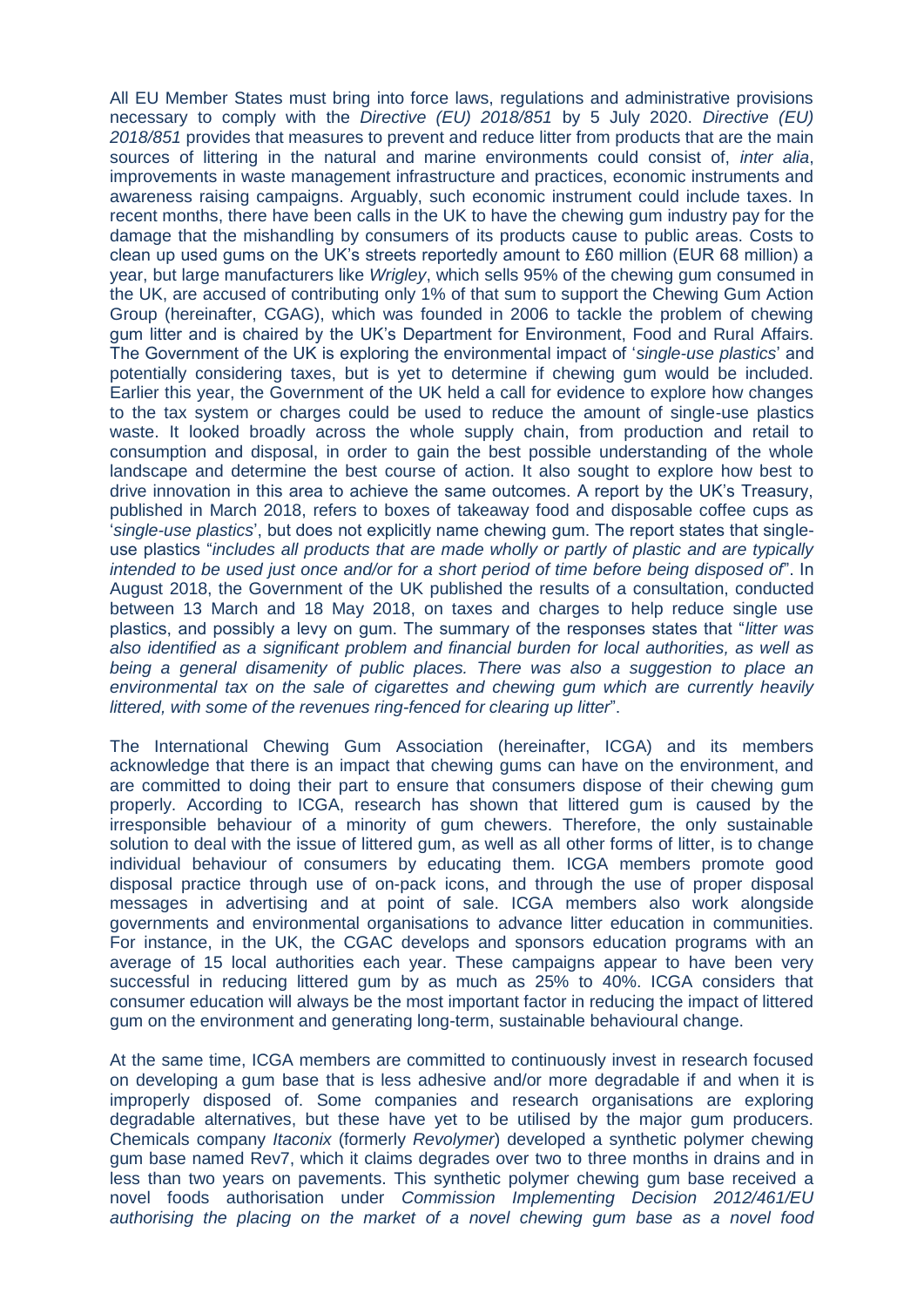*ingredient under Regulation (EC) No 258/97 and repealing Commission Implementing Decision 2011/882/EU*. According to *Decision 2012/461/EU*, the designation of the novel chewing gum base on the labelling of the foodstuff containing it must be '*gum base (including 1,3-butadiene, 2-methyl-homopolymer, maleated, esters with polyethylene glycol mono-Me ether)*' or '*gum base (including CAS No: 1246080-53-4)*'. However, there has not been an uptake of Rev7 by the major chewing gum producers (possibly also linked to the labelling requirements), which prefer to focus on education to address gum litter.

The increased (regulatory) activity in the EU Member States and the EU on littering and waste, including eventual tax schemes, should be monitored and stakeholders should be prepared to participate in shaping policies by interacting with relevant EU and EU Member State institutions and affected stakeholders.

# <span id="page-9-0"></span>**Recently Adopted EU Legislation**

# **Customs Law**

- *[Council Decision \(EU\) 2018/1252 of 18](https://eur-lex.europa.eu/legal-content/EN/AUTO/?uri=uriserv:OJ.L_.2018.237.01.0002.01.ENG&toc=OJ:L:2018:237:TOC) September 2018 on the signing, on [behalf of the Union, of the Agreement in the form of an Exchange of Letters](https://eur-lex.europa.eu/legal-content/EN/AUTO/?uri=uriserv:OJ.L_.2018.237.01.0002.01.ENG&toc=OJ:L:2018:237:TOC)  [between the European Union and the People's Republic of China in connection](https://eur-lex.europa.eu/legal-content/EN/AUTO/?uri=uriserv:OJ.L_.2018.237.01.0002.01.ENG&toc=OJ:L:2018:237:TOC)  with DS492 European Union — [Measures affecting Tariff Concessions on](https://eur-lex.europa.eu/legal-content/EN/AUTO/?uri=uriserv:OJ.L_.2018.237.01.0002.01.ENG&toc=OJ:L:2018:237:TOC)  [Certain Poultry Meat Products](https://eur-lex.europa.eu/legal-content/EN/AUTO/?uri=uriserv:OJ.L_.2018.237.01.0002.01.ENG&toc=OJ:L:2018:237:TOC)*
- *[Commission Implementing Regulation \(EU\) 2018/1232 of 11](https://eur-lex.europa.eu/legal-content/EN/AUTO/?uri=uriserv:OJ.L_.2018.231.01.0013.01.ENG&toc=OJ:L:2018:231:TOC) September 2018 [amending Implementing Regulation \(EU\) No 1354/2011 as regards Union tariff](https://eur-lex.europa.eu/legal-content/EN/AUTO/?uri=uriserv:OJ.L_.2018.231.01.0013.01.ENG&toc=OJ:L:2018:231:TOC)  [quotas for sheepmeat and goatmeat originating in Norway and in New Zealand](https://eur-lex.europa.eu/legal-content/EN/AUTO/?uri=uriserv:OJ.L_.2018.231.01.0013.01.ENG&toc=OJ:L:2018:231:TOC)*

# **Trade Remedies**

• *[Commission Implementing Regulation \(EU\) 2018/1236 of 13](https://eur-lex.europa.eu/legal-content/EN/AUTO/?uri=uriserv:OJ.L_.2018.231.01.0020.01.ENG&toc=OJ:L:2018:231:TOC) September 2018 [terminating the investigation concerning the possible circumvention of the anti](https://eur-lex.europa.eu/legal-content/EN/AUTO/?uri=uriserv:OJ.L_.2018.231.01.0020.01.ENG&toc=OJ:L:2018:231:TOC)[dumping measures imposed by Implementing Regulation \(EU\) 2015/82 on](https://eur-lex.europa.eu/legal-content/EN/AUTO/?uri=uriserv:OJ.L_.2018.231.01.0020.01.ENG&toc=OJ:L:2018:231:TOC)  imports of citric acid originating in the People's Republic of China by imports of [citric acid consigned from Cambodia, whether declared as originating in](https://eur-lex.europa.eu/legal-content/EN/AUTO/?uri=uriserv:OJ.L_.2018.231.01.0020.01.ENG&toc=OJ:L:2018:231:TOC)  [Cambodia or not](https://eur-lex.europa.eu/legal-content/EN/AUTO/?uri=uriserv:OJ.L_.2018.231.01.0020.01.ENG&toc=OJ:L:2018:231:TOC)*

# **Food and Agricultural Law**

• *[Commission Regulation \(EU\) 2018/1233 of 12](https://eur-lex.europa.eu/legal-content/EN/AUTO/?uri=uriserv:OJ.L_.2018.231.01.0016.01.ENG&toc=OJ:L:2018:231:TOC) September 2018 establishing a [prohibition of fishing for redfish in NAFO 3M area by vessels flying the flag of a](https://eur-lex.europa.eu/legal-content/EN/AUTO/?uri=uriserv:OJ.L_.2018.231.01.0016.01.ENG&toc=OJ:L:2018:231:TOC)  [Member State of the European Union](https://eur-lex.europa.eu/legal-content/EN/AUTO/?uri=uriserv:OJ.L_.2018.231.01.0016.01.ENG&toc=OJ:L:2018:231:TOC)*

# **Other**

• *[Council Decision \(EU\) 2018/1257 of 18](https://eur-lex.europa.eu/legal-content/EN/AUTO/?uri=uriserv:OJ.L_.2018.238.01.0001.01.ENG&toc=OJ:L:2018:238:TOC) September 2018 on the signing, on [behalf of the European Union, of the Agreement to Prevent Unregulated High](https://eur-lex.europa.eu/legal-content/EN/AUTO/?uri=uriserv:OJ.L_.2018.238.01.0001.01.ENG&toc=OJ:L:2018:238:TOC)  [Seas Fisheries in the Central Arctic Ocean](https://eur-lex.europa.eu/legal-content/EN/AUTO/?uri=uriserv:OJ.L_.2018.238.01.0001.01.ENG&toc=OJ:L:2018:238:TOC)*

*Ignacio Carreño, Tobias Dolle, Lourdes Medina Perez and Paolo R. Vergano contributed to this issue.*

*Follow us on twitter [@FratiniVergano](https://twitter.com/FratiniVergano)*